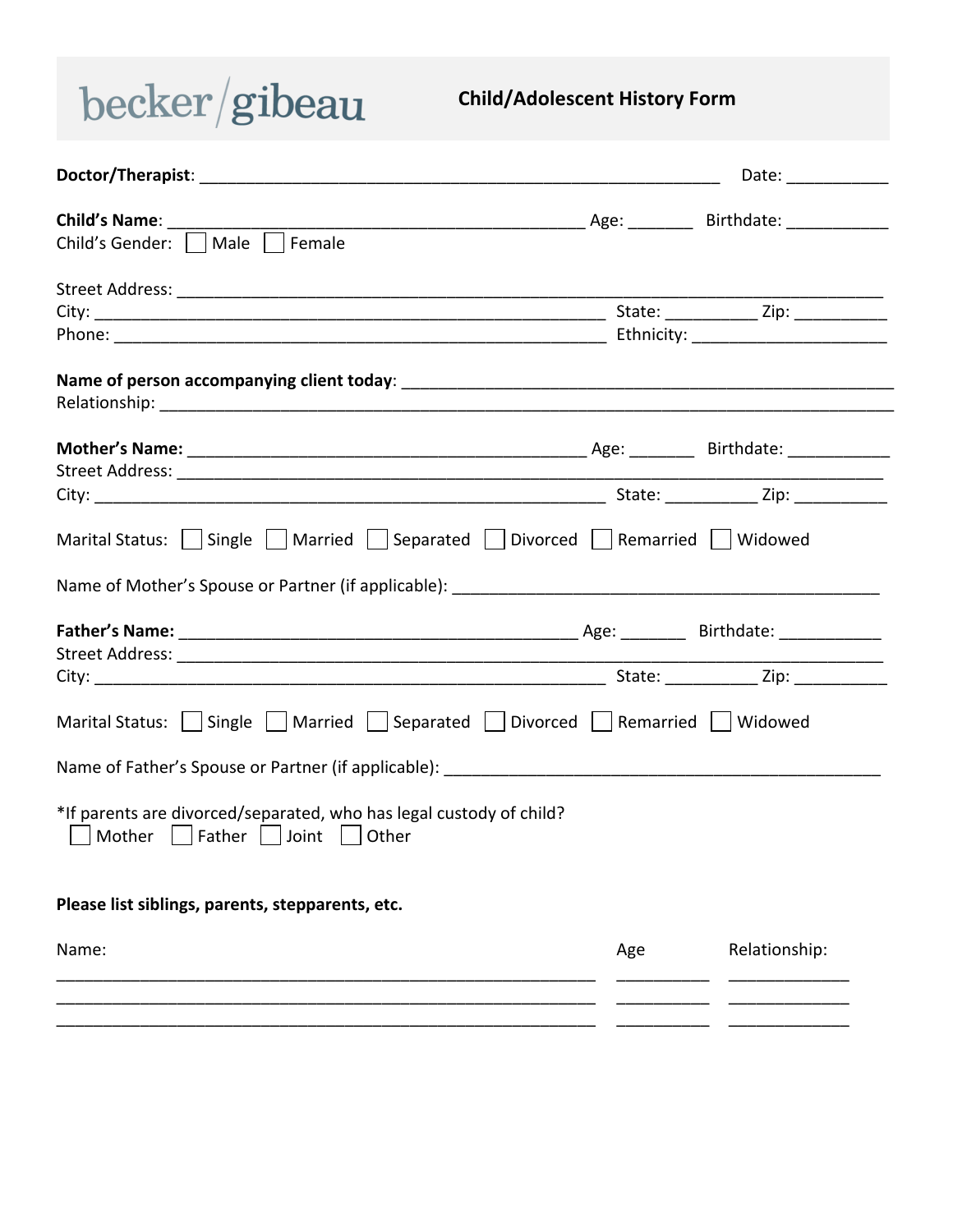| Self Hospital Physician<br><b>Referred By:</b><br><b>CPS</b><br><b>Reason for Referral:</b><br>Mental Health   Family/Friend   School   Court   Substance Abuse   Zero Tolerance                                                                                                                                                                                                                                                                                   |
|--------------------------------------------------------------------------------------------------------------------------------------------------------------------------------------------------------------------------------------------------------------------------------------------------------------------------------------------------------------------------------------------------------------------------------------------------------------------|
|                                                                                                                                                                                                                                                                                                                                                                                                                                                                    |
|                                                                                                                                                                                                                                                                                                                                                                                                                                                                    |
| Briefly describe the problem that brings this child/adolescent to BGPS today:                                                                                                                                                                                                                                                                                                                                                                                      |
|                                                                                                                                                                                                                                                                                                                                                                                                                                                                    |
|                                                                                                                                                                                                                                                                                                                                                                                                                                                                    |
|                                                                                                                                                                                                                                                                                                                                                                                                                                                                    |
|                                                                                                                                                                                                                                                                                                                                                                                                                                                                    |
|                                                                                                                                                                                                                                                                                                                                                                                                                                                                    |
|                                                                                                                                                                                                                                                                                                                                                                                                                                                                    |
| Please check the behaviors observed                                                                                                                                                                                                                                                                                                                                                                                                                                |
| Depression/sad thoughts<br>Compulsive behaviors<br>Memory problems<br>Poor concentration<br>Thoughts of suicide<br>Stealing<br>Running away<br>Poor attention<br>Racing thoughts<br>Weight loss/gain<br>Distractibility<br>Paranoia<br>Sleep problems<br>Too much energy<br>Hyperactivity<br><b>Hearing voices</b><br>Social withdrawal<br>Anxiety/nerves<br>Anger<br>Seeing visions<br><b>Blackouts</b><br>Panic attacks<br>Aggression / violence<br>Irritability |
| Low energy                                                                                                                                                                                                                                                                                                                                                                                                                                                         |
| Other:                                                                                                                                                                                                                                                                                                                                                                                                                                                             |
|                                                                                                                                                                                                                                                                                                                                                                                                                                                                    |
| Has the child/adolescent had mental health treatment before?<br>Yes<br>No                                                                                                                                                                                                                                                                                                                                                                                          |
| Has the child/adolescent had treatment for drug use before? $\Box$ Yes $\Box$ No                                                                                                                                                                                                                                                                                                                                                                                   |
| Has the child/adolescent had any legal involvement? $\Box$ Yes<br>No                                                                                                                                                                                                                                                                                                                                                                                               |
| Has the child/adolescent been involved with DHS?<br>Yes<br>No                                                                                                                                                                                                                                                                                                                                                                                                      |
| Does the child/adolescent have any current or ongoing medical problems?<br>Yes<br>No<br>If yes, please explain:                                                                                                                                                                                                                                                                                                                                                    |